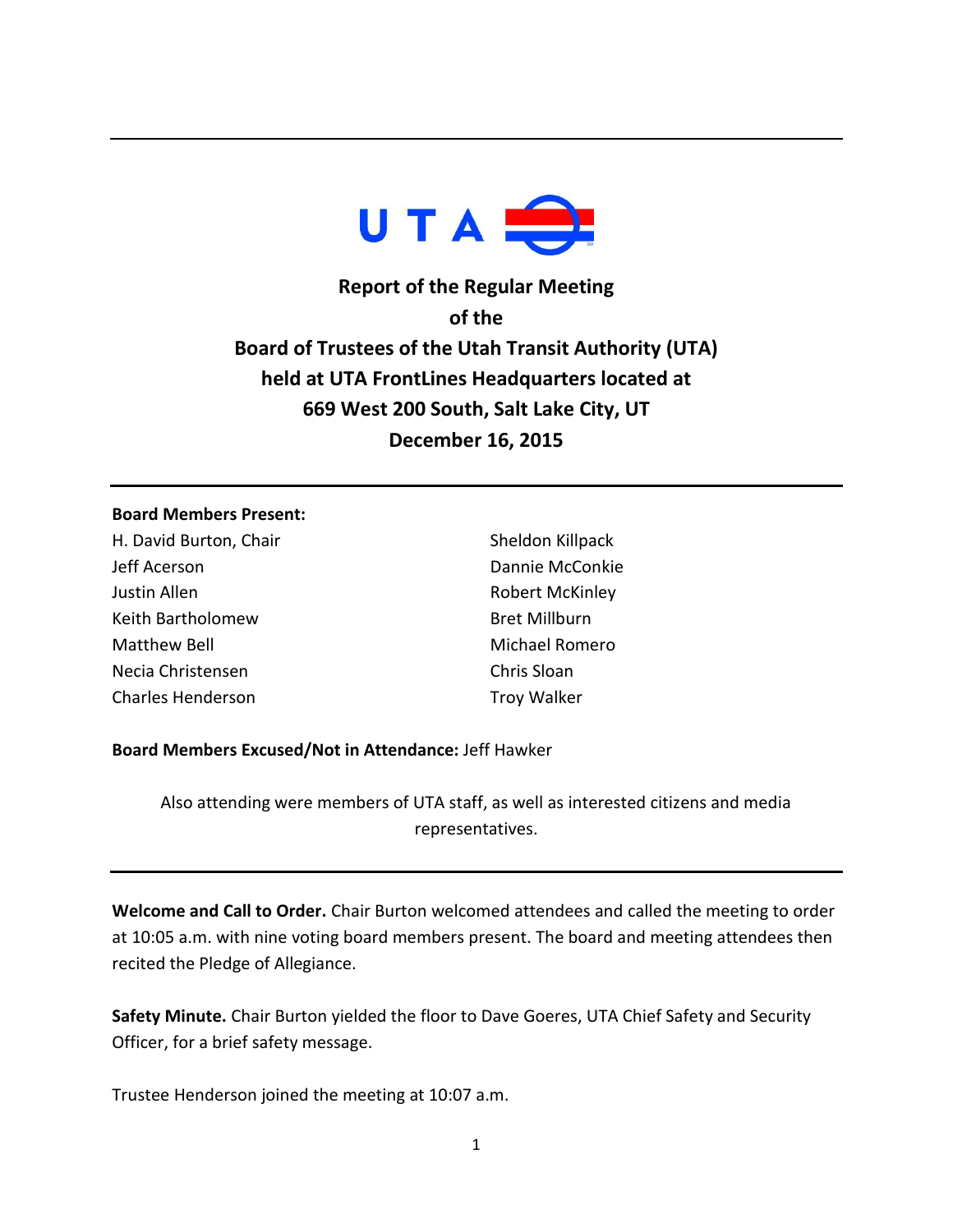**Public Comment.** Public comment was given by Tammi Diaz.

Trustee Millburn joined the meeting at 10:09 a.m. Trustee Bell joined the meeting at 10:12 a.m.

#### **Resolutions.**

**R2015-12-01: 2016 Final Budget Resolution.** Trustee Henderson summarized the resolution. A motion to approve the resolution was made by Trustee Henderson and seconded by Trustee Christensen. The motion carried by unanimous consent with twelve aye votes.

**R2015-12-02: Resolution Providing for the Holding and Giving Notice of Regular Meetings of the Board for Calendar Year 2016.** The dates proposed in the resolution were reviewed. A motion to approve the resolution was made by Trustee Sloan and seconded by Trustee Millburn. The motion carried by unanimous consent.

**R2015-12-03: Multi-Jurisdictional Mutual Aid Agreement for Sheriff and Police Services.** Trustee McKinley yielded the floor to Mr. Goeres for a brief explanation of the agreement. A motion to approve the resolution was made by Trustee McKinley and seconded by Trustee Henderson. The motion carried by unanimous consent.

**R2015-12-04: Officer Involved Critical Incident Agreement.** Trustee McKinley yielded the Mr. Goeres for a summary of the agreement. A motion to approve the resolution was made by Trustee McKinley and seconded by Trustee Christensen. The motion carried by unanimous consent.

Trustee Walker joined the meeting at 10:18 a.m.

## **Informational Items.**

**Audit Committee Chair Report.** Trustee McKinley yielded the floor to Isaac Clarke, UTA Chief Internal Auditor, for an overview of UTA's internal audit function and plan. Mr. Clarke also provided an update on the 2014 legislative audit follow-up request.

**Items for Consent.** Consent items were comprised of the following:

Approval of November 18, 2015 Meeting Report

There were no objections to the consent items and the items were deemed approved.